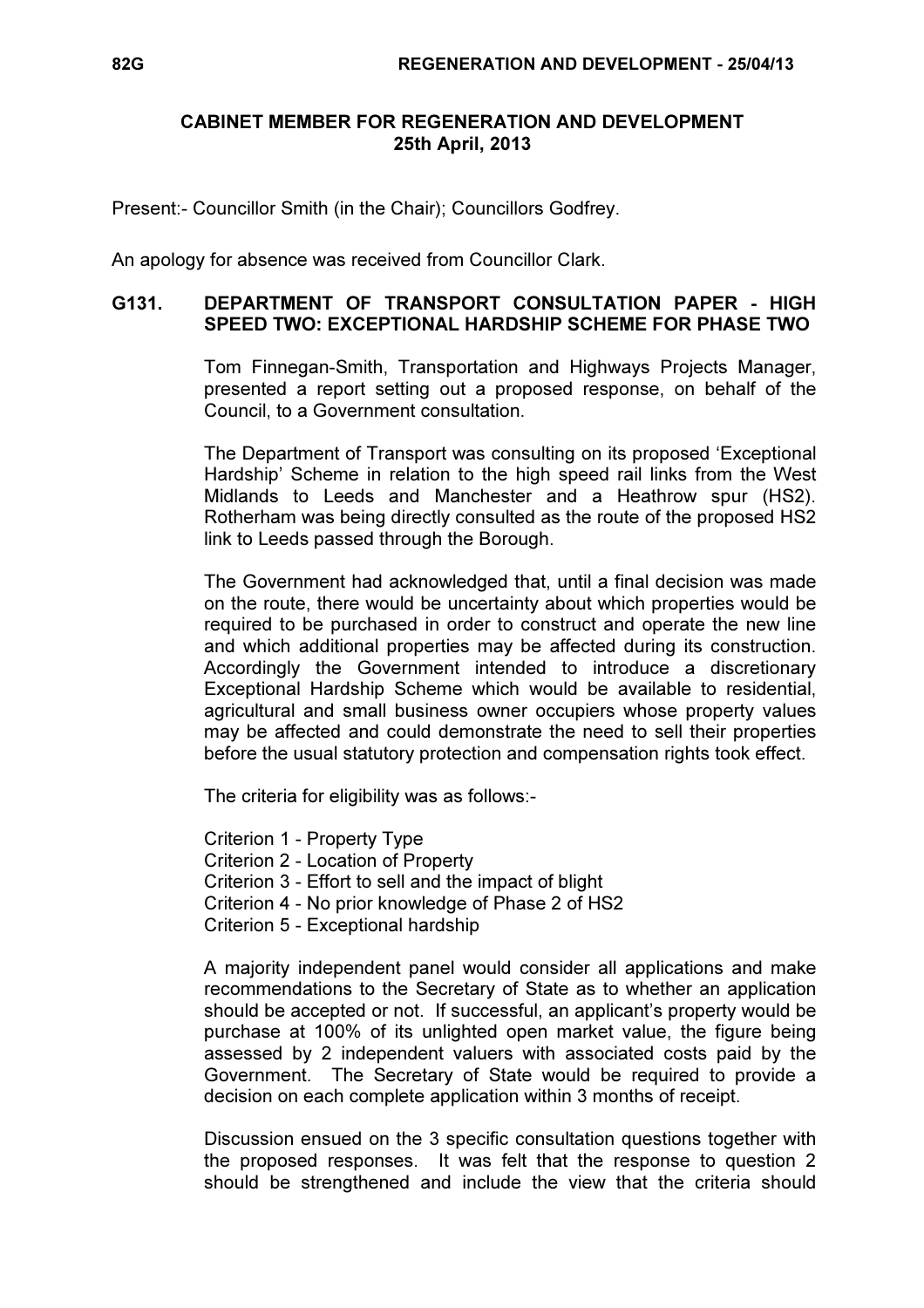include an indication of the distance from/to the line of the route for potential applicants, although this should not prejudice an application from properties falling outside of this distance from applying.

Responses to be consultation had to be submitted by 29<sup>th</sup> April, 2013.

Resolved:- (1) That the proposed responses, subject to the amendment highlighted above, be approved for submission in accordance with the 29<sup>th</sup> April, 201, deadline.

(2) That, due to the consultation deadline, authorisation from the Mayor be sought for the decision to be exempt from the call-in procedure.

(Following the meeting the Mayor's agreement was confirmed to the decision being exempted from the Council's call-in procedure.)

## G132. CYCLE CITY AMBITION GRANT - ROTHERHAM INFRASTRUCTURE PROPOSALS

 Tom Finnegan-Smith, Transportation and Highways Projects Manager, presented a report setting out Sheffield City Region's proposed bid to the Department for Transport's Cycle City Ambition Grant and sought endorsement for the infrastructure improvements for which funding was to be sought.

The focus of the bid was to improve cycle access towards urban centres/interchanges and to improve routes for leisure cycles though pedestrians would also benefit from a number of the interventions proposed.

The Grant would provide £30M of funding for measures to increase cycling levels that also improved conditions for pedestrians. It was part of the Government's 'City Deals' proposals and only first wave City Deal areas and any city applying to be a second wave City may apply. A maximum of 3 City Deal areas would be awarded funding with the total fund available in 2013/14 and 2014/15. The grant was entirely capital funding and could not support revenue activity.

The Government saw more and safer cycling strategies as important tools for cities to unlock a range of cross cutting economic and social benefits that enabled growth.

Sheffield City Region partners had considered the objectives of the Fund and the eligibility criteria and agreed to prepare a bid based on improving access for cyclists to urban areas/interchanges and to improve routes for leisure cycles. The bid would be entitled South Yorkshire Cycle Loops and Links and would include schemes to improve infrastructure for cyclists across South Yorkshire to be delivered over the bid funding period to March, 2015. It would also include a 10 year strategy consisting of longer